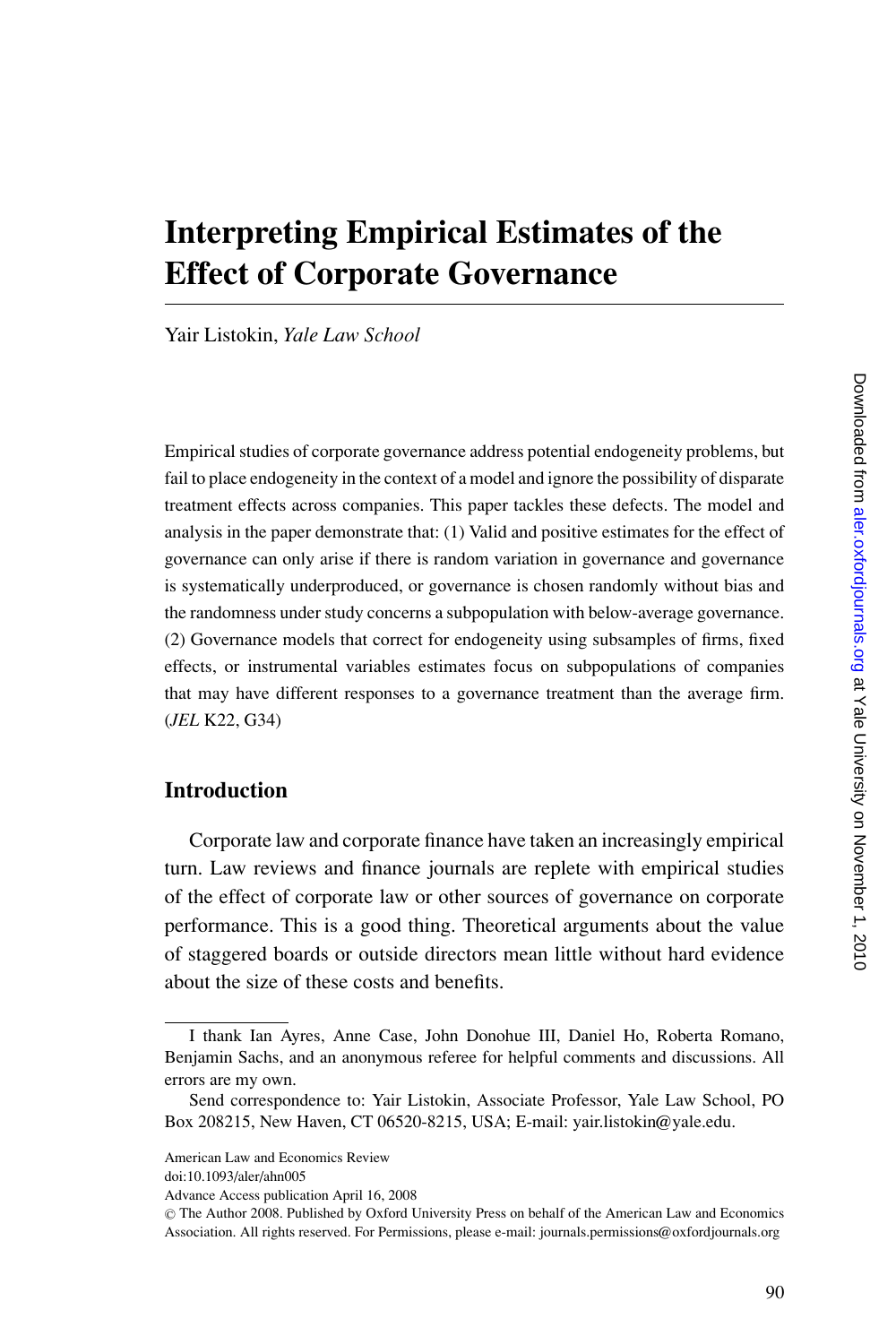However, these empirical studies only have value for policy to the extent that empirical estimations provide unbiased and appropriately understood estimates for the parameters of interest. Most prominently, the studies must account for endogeneity problems. For example, companies with staggered boards are different in many unobservable ways from companies without staggered boards (Bebchuk, Coates and Subramanian, 2002; Bebchuk and Cohen, 2005). It is therefore extremely difficult to attribute differences in takeover probabilities associated with firms with and without staggered boards to the staggered board, rather than some other factor. Many scholars are aware of the endogeneity concern and take steps to address it (Daines, 2001; Gompers, Ishii, and Metrick, 2003; Bebchuk and Cohen, 2005).

To this point, however, the treatment of endogeneity has been inadequate.<sup>1</sup> There has been no model of the corporate governance process that carefully specifies sources and effects of potential endogeneity problems. The absence of a model has exacerbated another flaw of the corporate governance literature's treatment of endogeneity. When firms respond to corporate law and governance heterogeneously—i.e., when a governance mechanism affects one firm differently from another—then the cures for endogeneity, such as instrumental variables techniques, subsample estimates, or fixed-effects estimators, generate estimates of the effect of various governance strategies for a select group of firms. The relationship of the estimates derived for these subgroups to the average treatment effect (ATE) of a policy is the subject of an extensive literature in econometrics and labor economics (Imbens and Angrist, 1994; Heckman and Vytlacil, 2005; Heckman, Urzua, and Vytlacil, 2006) that has to this point been ignored by the corporate law and governance literature as well as in empirical legal studies, more generally.

This paper addresses these flaws. By developing a model of governance, the paper clarifies the successes and defects of the corporate governance literature in estimating the impact of many levers of corporate governance. The model allows us to specify the conditions under which scholars may interpret empirical results as supporting conclusions, such as "corporate law

<sup>1.</sup> This paper does not attempt to provide an exhaustive review of potential flaws in corporate governance studies. For example, there is a rich literature discussing the calculation of valid standard errors in financial data sets that is not treated here. See, e.g., Peterson (2007).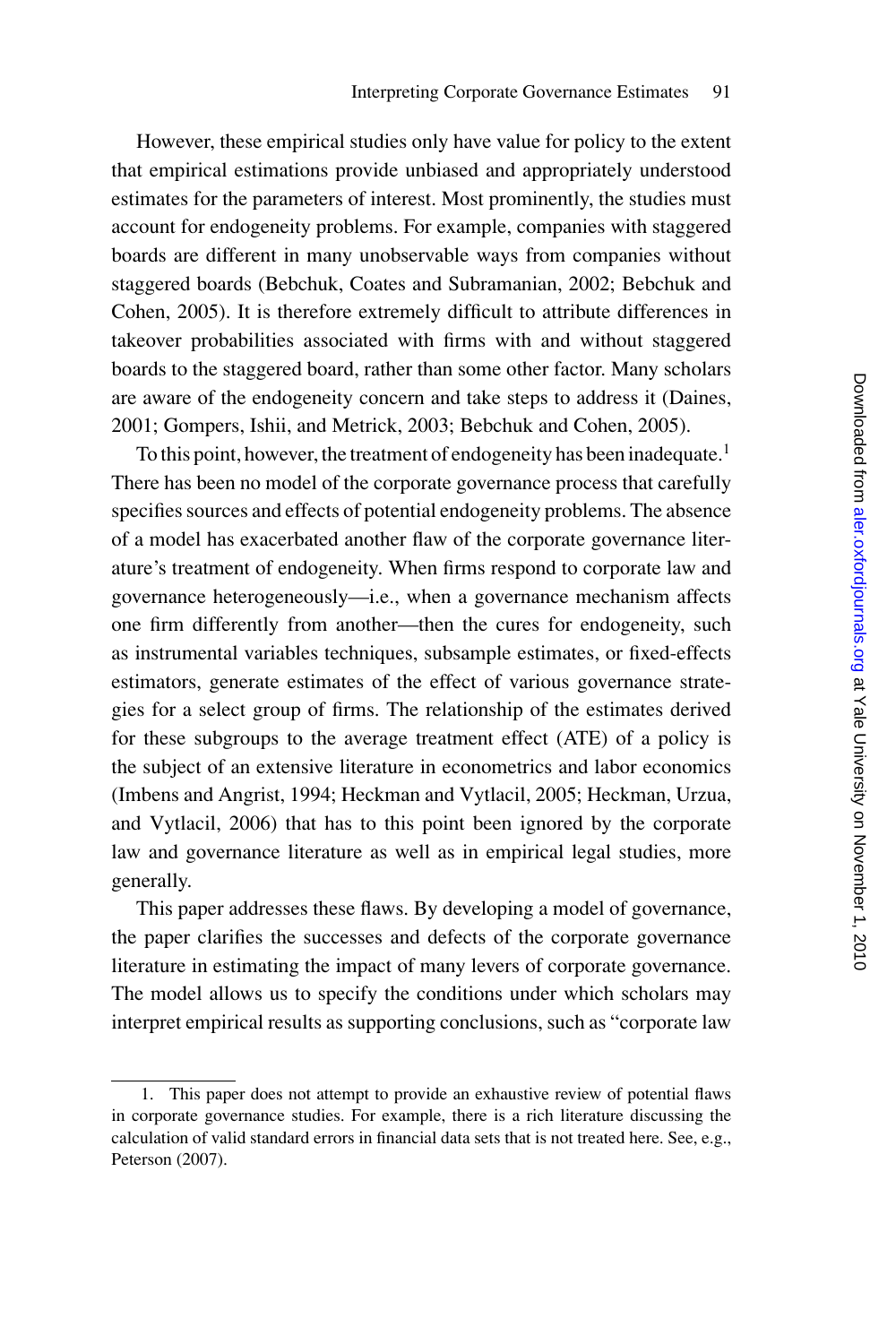involves a race to the bottom between states" or "staggered boards reduce value." The only way to credibly find a negative impact for a staggered board is to find some variable that generates random variation in governance for a set of firms that overuse staggered boards.

The model also provides a lever for interpretation of corporate governance estimates when firms respond to corporate law and governance heterogeneously. In many cases, the subpopulation of firms induced to change governance by a random variable will be very different from the population of interest for policy. For example, a firm that is induced to choose a staggered board by some accident of history may well have a different response to a staggered board than the average firm, even after controlling for other factors. The paper examines how this heterogeneity affects the interpretation of many popular corporate law and governance estimation techniques. Instead of attempting to directly estimate the ATE for all firms, which is a generally unattainable goal, the econometrics literature advocates estimates local average treatment effects (LATE) or marginal treatment effects (MTE) for several different subpopulations. When a proposed policy affects firms with similar characteristics to those firms for whom a valid LATE has been obtained, then extrapolation of the LATE estimates to estimate the policy response deserves greater credence than general extrapolations of LATE to very different populations (Imbens, 2007a).

#### **Estimating Treatment Effects in Corporate Governance**

## Treatment Effects Framework

Most empirical studies seek to determine the "treatment effect" of a certain treatment variable on another variable of policy interest (Angrist, 2007). For example, a study examining staggered boards would search for the treatment effect of having a staggered board on the value of the company, or on the probability that the company will be taken over. Formally (following Angrist,  $2007$ ), let  $D_i$  be a dummy variable indicating whether company *i* receives a treatment (e.g., a staggered board),<sup>2</sup> let  $Y_{1,i}$  be the outcome variable of interest when the treatment is received, such as the value of

<sup>2.</sup> For simplicity, I focus on a discrete treatment variable. Most variables of interest in corporate law, such as state of incorporation, staggered board, poison pill, or overall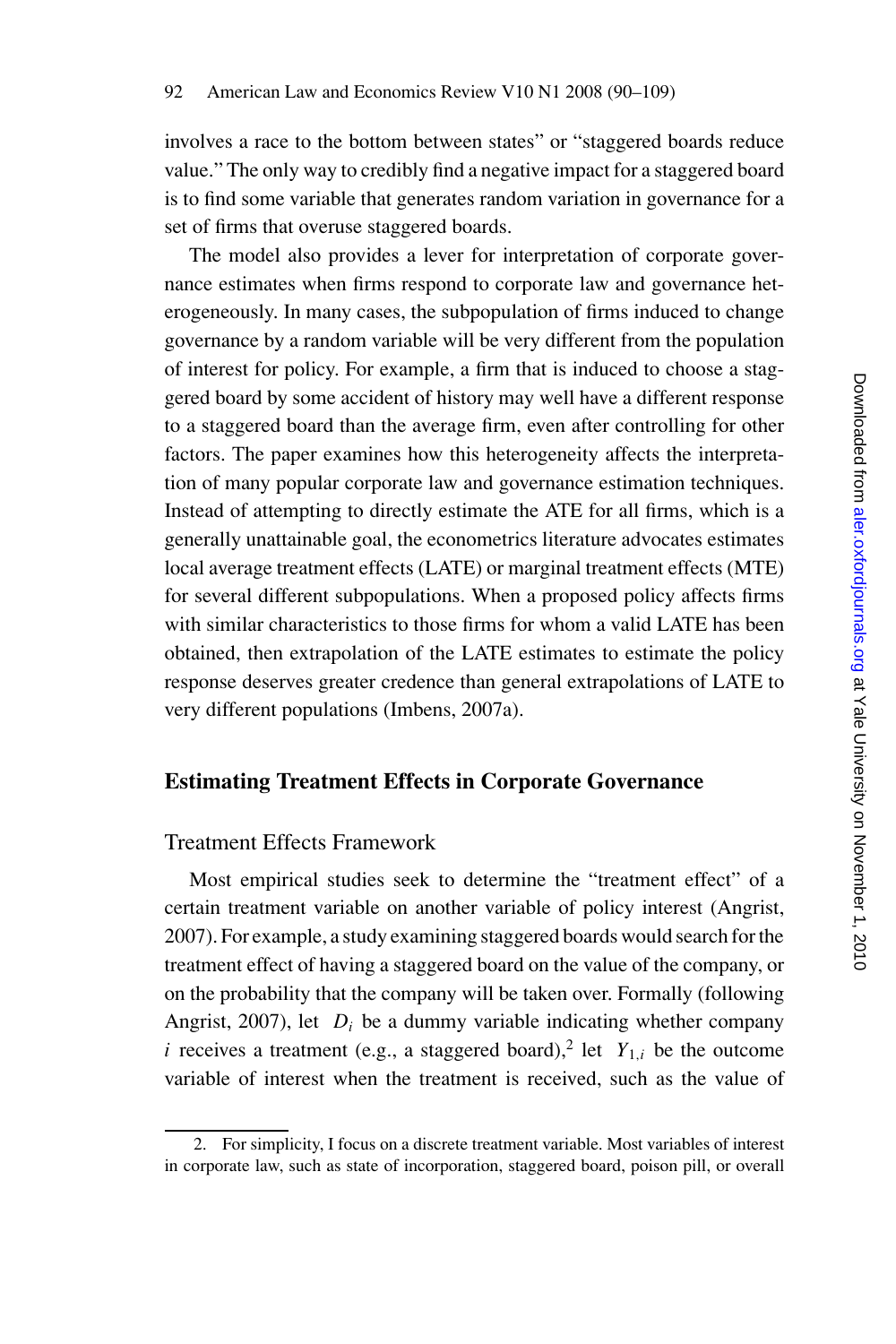company *i* with a staggered board, and let  $Y_{0,i}$  be the outcome when the treatment is not received, such as the value of company *i* without a staggered board. The treatment effect on *i* is therefore  $Y_{1i} - Y_{0i}$ .

Treatment effects vary across experimental subjects. When this occurs, the treatment effect is termed heterogeneous. The effect of a staggered board on one company's value differs from a staggered board's effect on another company's value. Because it is generally difficult (or impossible) to determine the treatment effect of a treatment for each experimental subject  $(Y_{1,i} - Y_{0,i})$  cannot be known for each *i* because we only observe either  $Y_{1,i}$ or  $Y_{0,i}$  for any *i*), researchers typically attempt to estimate the ATE for all subjects in a population. The ATE can be expressed as  $E[Y_{1,i} - Y_{0,i}]$ , where *E* is the mathematical expectation operator. In the staggered board context, the empirical researcher seeks to determine the average effect of a staggered board on corporate value. While the ATE is a frequently used parameter of interest for the empirical researcher, the ATE is not always the parameter of greatest interest. Some policy interventions effect subpopulations that may respond differently to a treatment variable than the average population. For example, if one is considering outlawing staggered boards, then the treatment effect of interest is the effect of eliminating staggered boards for companies that already have them  $(E[Y_{1,i} - Y_{0,i} | D_i = 1])$ ,<sup>3</sup> since companies with staggered boards are the only companies that will be affected by the policy change. This effect (often called the average treatment effect on the treated or ATET) may be different than the ATE. Indeed, we might think that firms that choose staggered boards to be less negatively affected by staggered boards than firms that reject staggered boards. Alternatively, one might suppose that the only firms that destagger are those in which management is so entrenched that the staggered board does not matter. In either case, the ATET differs from the ATE. Another treatment effect of interest is the MTE, which is the treatment effect of a variable for those on the margin of experiencing or not experiencing the treatment. The MTE will also generally be different than the ATE or ATET. For example, firms at the margin of having or not having

governance are discrete treatments. Similar conclusions, with more notational complexity, apply when a continuous treatment variable is used.

<sup>3.</sup> This expression compares the value of a particular firm, when it has a staggered board and under the counterfactual of taking the staggered board away, given that the firm currently has a staggered board.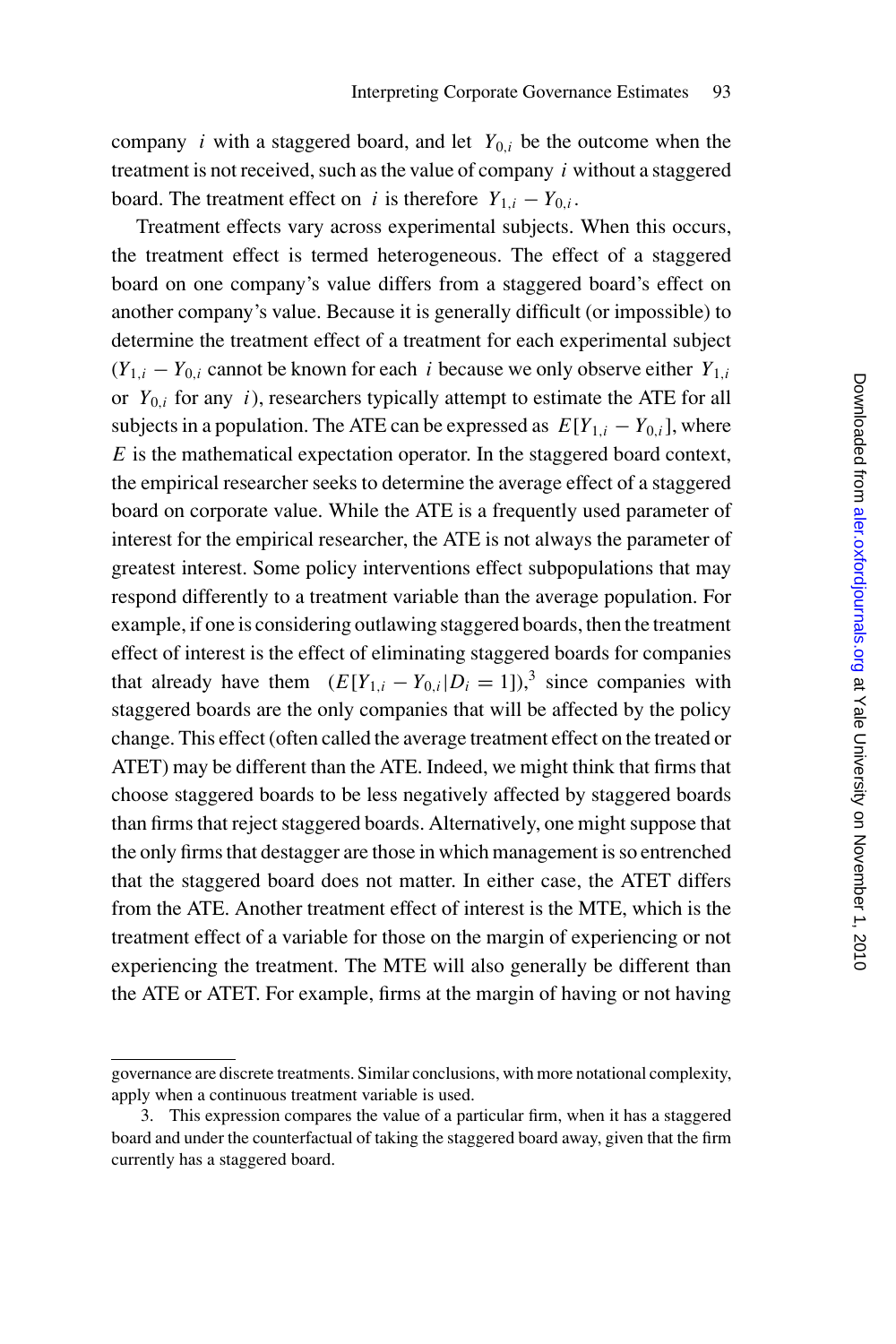a staggered board will be differentially affected by a staggered board than the average firm (ATE) or the average firm that chooses the staggered board  $(ATET).<sup>4</sup>$ 

# Corporate Governance Literature

Over the last decade, a series of important empirical articles have evaluated the impact of many levers of corporate governance on firm value and performance. The majority of these papers share an underlying empirical methodology. They collect data on firm value and on corporate governance measures and exploit variation in governance within and across companies to measure governance's effect on value. To illustrate, Daines (2001) regressed Tobin's *q*, a measure of value added by a firm, on state of incorporation and a long list of control variables and found that Delaware law raises firm value by 5–7 percent. These results were criticized by Subramanian, among others (2004), who found that the Delaware effect disappeared in years following Daines' study and that alternative treatment of some variables reduced the size of the Delaware effect.

Other studies attempt to determine the impact of staggered boards on corporate value and performance (Bebchuk, Coates, and Subramanian 2002; Bebchuk and Cohen 2005).<sup>5</sup> Bebchuk and Cohen find that staggered boards are associated with a reduction in Tobin's *q* by 15–20 percent (p. 423) after controlling for many other factors. Still others attempt to measure the aggregate value of all forms of governance. In one of the most wellknown studies, Gompers, Ishii, and Metrick (2003) develop a composite measure of governance that includes many aspects of governance, such as the presence or absence of a poison pill, staggered board, and state antitakeover statutes, among many others. They find that their composite measure of governance is associated with an 8.5 percent increase in annual returns. Many papers have attempted to refine, explain, or undermine the Gompers, Ishii, Metrick results. (e.g., Bebchuk, Cohen, and Ferrell, 2004; Chi, 2005; Cremers and Nair, 2005; Core, Guay, and Rusticus, 2006). For

<sup>4.</sup> See Heckman and Vytlacil (2001) for an illuminating discussion of different treatment effects of interest.

<sup>5.</sup> Many other governance topics have been examined, including the effect of independent directors on value (see studies reviewed in Bhagat and Black, 2002) and the effect of board of director size on firm value (see studies reviewed in Eisenberg, Sundgren, and Wells, 1998).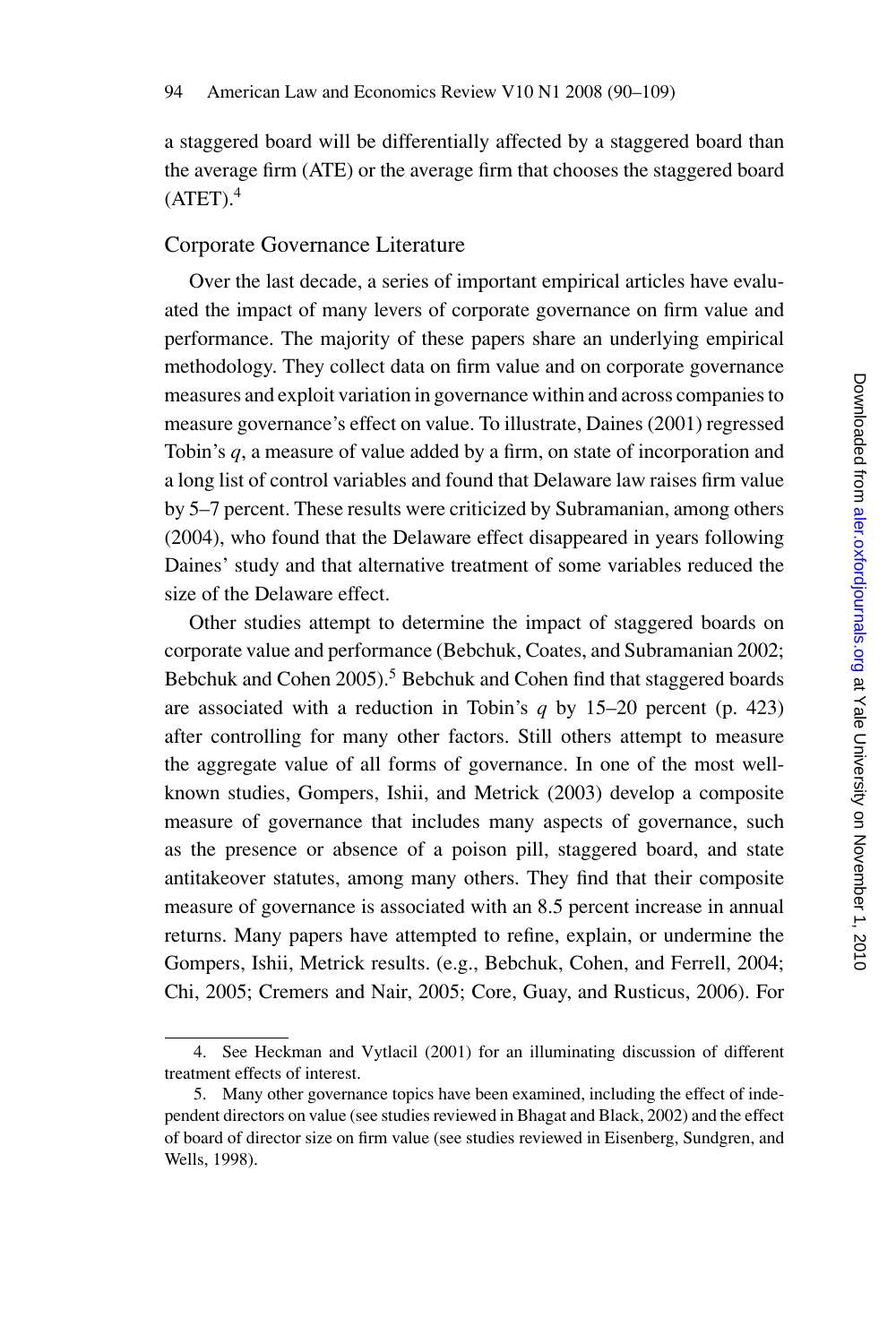example, Core, Guay, and Rusticus (2006) show that the GIM results cannot be attributed to incorrect investor expectations of the performance of wellgoverned firms, while Bebchuk, Cohen, and Ferrell (2004) argue that the bulk of the governance effects found in GIM can be attributed to just a few governance variables, including staggered boards and poison pills.

If the estimates presented in these papers can be interpreted as treatment effects, then academic research reveals that certain governance practices have large positive effects on firm performance. This knowledge, if implemented by corporations, could have enormous impacts on the economy. Few areas of academic research can compete with discovering a treatment that can improve firms' annual returns by 8.5 percent. A careful examination of these studies' identification strategies is therefore warranted.

Returning to the staggered board example, the primary specification would compare the value (e.g. Tobin's *q*) of firms with and without staggered boards. Formally,  $E[Y_i|D_i = 1] - E[Y_i|D_i = 0]$ . All of these papers, however, realize that a simple comparison of values for firms with and without staggered boards does not provide an accurate estimate of the treatment effect of staggered boards. Firms choose whether to have a staggered board or not. Therefore, firms with staggered boards may be systematically different than firms without staggered boards. Differences in value between firms that have or do not have a staggered board may be due to the staggered board, or they may be due to other systematic differences between the firms. Formally,

$$
[E[Y_i|D_i = 1] - E[Y_i|D_i = 0]] = [E[Y_{1,i}|D_i = 1] - E[Y_{0,i}|D_i = 0]]
$$
  
= 
$$
E[Y_{1,i} - Y_{0,i}|D_i = 1] + \{E[Y_{0,i}|D_i = 1] - E[Y_{0,i}|D_i = 0]\}.
$$

The difference in value between firms with and without staggered boards is the sum of the ATET and a bracketed endogeneity effect,  ${E[Y_{0,i}|D_i = \mathbb{R}^2 \cdot \mathbb{R}^2}$  $1] - E[Y_{0,i}|D_i = 0]$ , due to the fact that the average value of the type of firms with staggered boards  $E[Y_{0,i}|D_i = 1]$  is different than the average value of firms without staggered boards, and these values would be different even if there were no such thing as staggered boards.

The papers are well aware of the endogeneity problem and respond in various ways. Indeed, many of the papers under study use all of the techniques described below to address endogeneity problems. To properly understand these methods, however, a model of the data-generating process that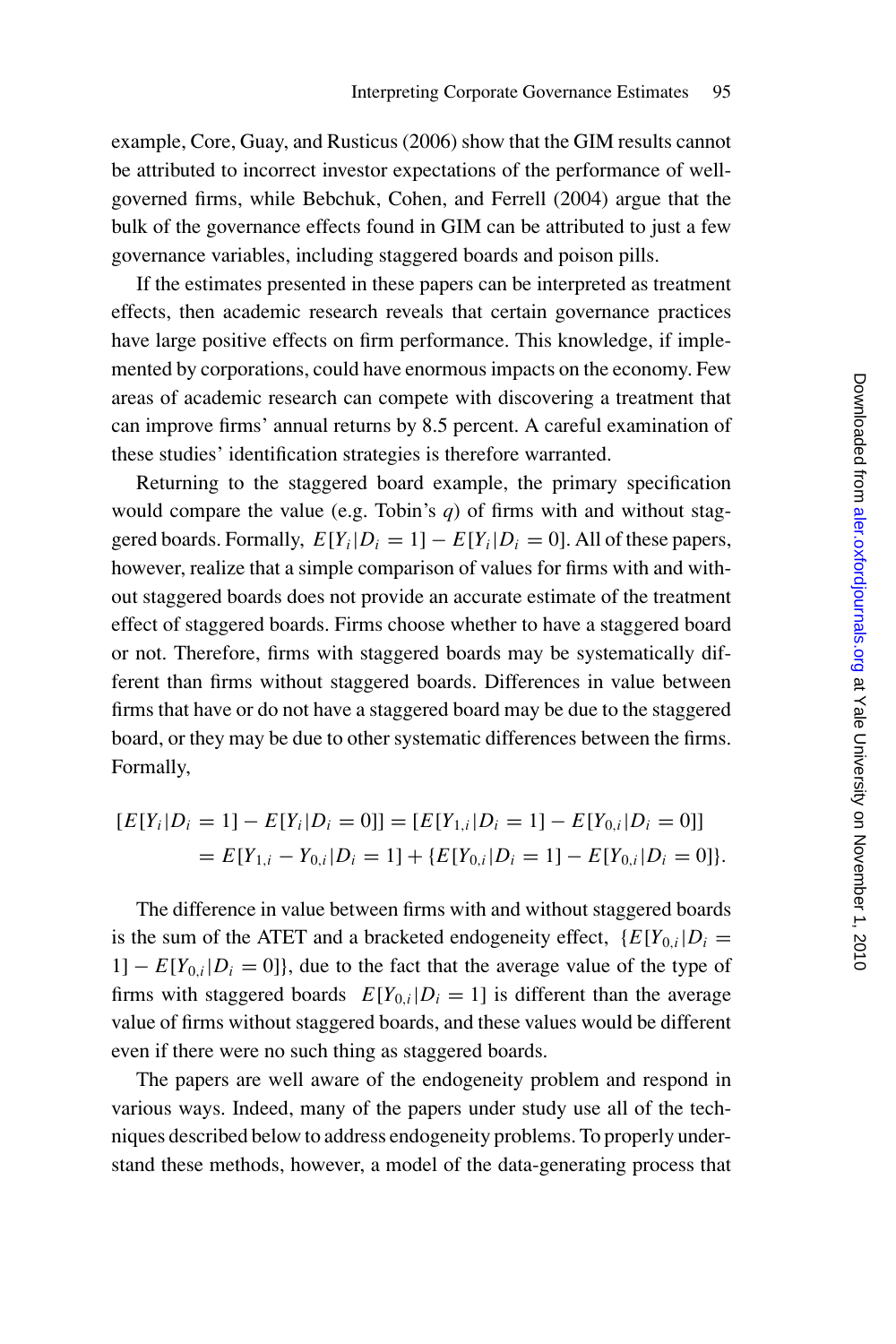produces the observed variation in corporate governance is necessary. None of the papers provides such a model. A simple framework is therefore developed below and applied to the corporate governance studies described above.

# **Models of Corporate Governance Decisions and Variations in Corporate Governance**

Consider a simple model of governance decisions. Suppose each unit of governance,  $g$ , for company *i* yields net benefits  $b_i(g)$ . Assume that  $b_i'(0) > 0$ , meaning that going from no corporate governance to a small amount has at least some benefits for all companies, and  $b_i''(g) < 0$ —there are diminishing marginal returns on governance.

Each company chooses *g* to maximize its value attributable to governance,

$$
\max_{g} b_i(g)
$$

yielding the first-order condition  $b_i'(g) = 0$ . Intuitively, a firm increases governance until the marginal benefit of a unit of governance,  $b_i'(g)$  is no longer positive. Let  $g_i^*$  denote the optimal governance level for firm *i*.

Even with this simple model of corporate governance, a number of observations are possible. First, if  $b_i(g) = b_j(g)$  for  $i \neq j$ , meaning that the net benefits of governance are the same for all companies, then all companies will have the same amount of governance, *g*<sup>∗</sup>, implying that there will be no variation in governance choices. Because we observe variation in governance, there must be something wrong with the model or the assumption that  $b_i(g) = b_j(g)$ .

# Model I

One possibility is that governance is chosen through the model plus some symmetric mean-zero random perturbation  $(\varepsilon_i)$ ,  $g_i = g^* + \varepsilon_i$ . This would occur if a firm is trying to choose the optimal governance arrangement, but idiosyncratic disturbances prevent the firm from getting to this amount. Under these assumptions, all deviations from the average level of governance decrease value. For firms with below-average governance, increases in governance increase value and for firms with above-average governance, increases in governance decrease value. There would be no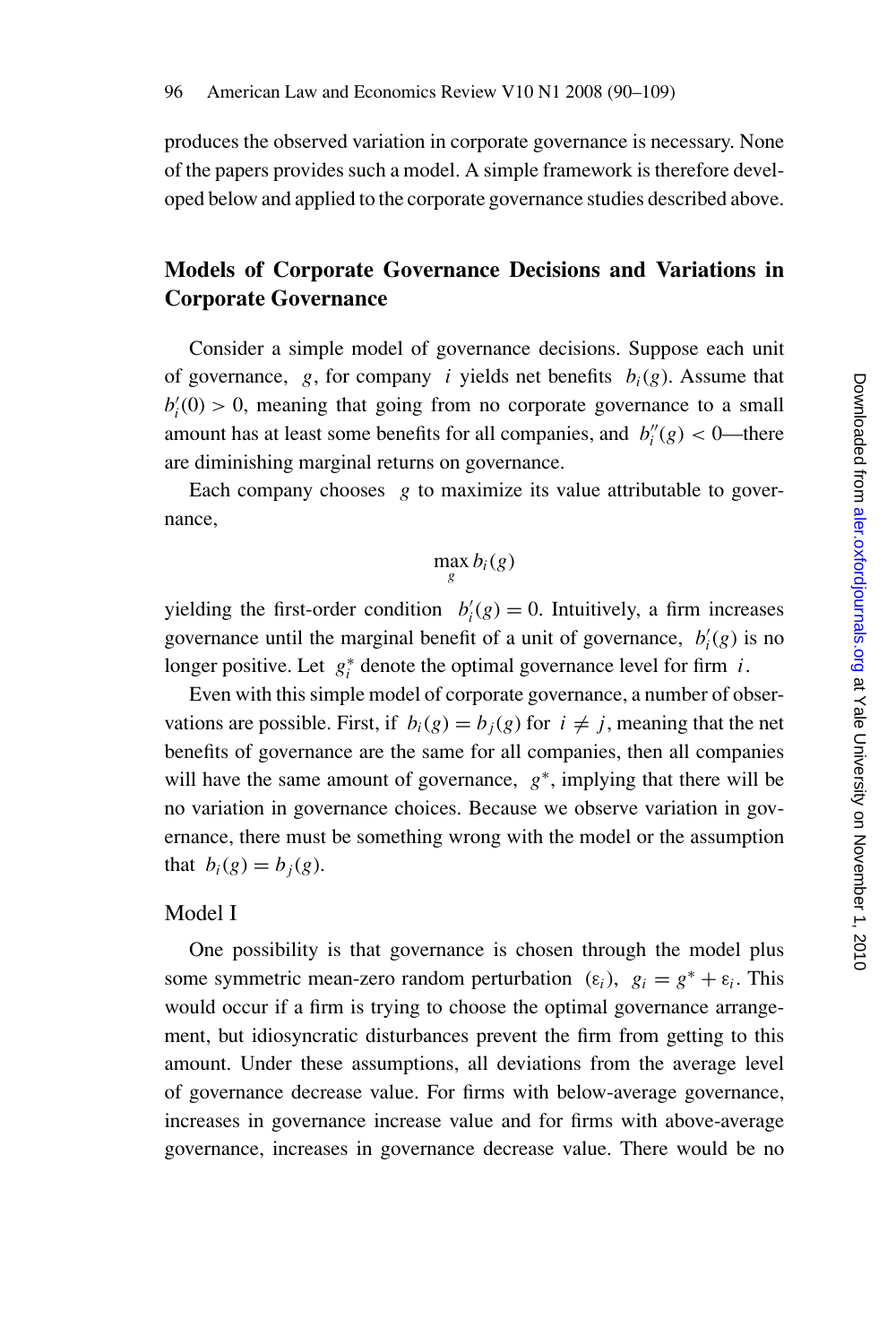endogeneity bias, as the randomness of governance choices insures that  $E[Y_{0,i}|D_i = 1] = E[Y_{0,i}|D_i = 0]$ , or the continuous variable equivalent. Thus, a simple comparison of outcomes across firms with different governance arrangement yields the average treatment effect  $\frac{1}{I} \sum_{i \in I} b'_i (g^* + \varepsilon_i)$ . Depending on the concavity or convexity of  $b'(g)$ , the average treatment effect can be positive, negative, or zero. This corresponds to the "market efficiency" critique of corporate governance studies—if companies are choosing governance to maximize value, the ATE of studies of governance should be zero or near zero. Note, however, that a study examining variation in the subset of firms with the least governance would find a positive effect of governance and a study examining variation in firms with the most amount of governance would find a negative effect of governance.

#### Model II

Another possibility is that governance choices are systematically biased but vary randomly, that is  $g_i = g^* + \varepsilon_i$ , where  $\varepsilon_i$  is a random variable with a positive or negative mean. This would occur if there remain idiosyncratic features affecting the governance choice,<sup>6</sup> but market participants consistently overestimate or underestimate the value of governance, or other factors, such as principal–agent problems or ignorance, systematically bias governance choices. As in the case above, there is no endogeneity bias and a simple outcome comparison produces an estimate of the average treatment effect. If  $E[\epsilon_i] < 0$  (governance choices are biased downward), then the estimated treatment effects will be positive.<sup>7</sup> Because average governance choices are too low, more governance means higher asset values. A potential explanation for the source of Model I or Model II variation is examined in Model IV.

#### Model III

Alternatively (or additionally, all the models presented here may have an element of truth), firms could differ in their governance maximization

<sup>6.</sup> If there is no random variation in governance but there is bias, then there will be no variation with which to obtain treatment effects.

<sup>7.</sup> BCF (Cal. Law Review, 2002) argue that finding a positive effect implies that there must be selection bias. This model shows otherwise. So long as there is a plausible mechanism, biasing choices in one direction (e.g., ignorance or faulty expectations), then empirical studies may find positive effects without any implication of selection bias.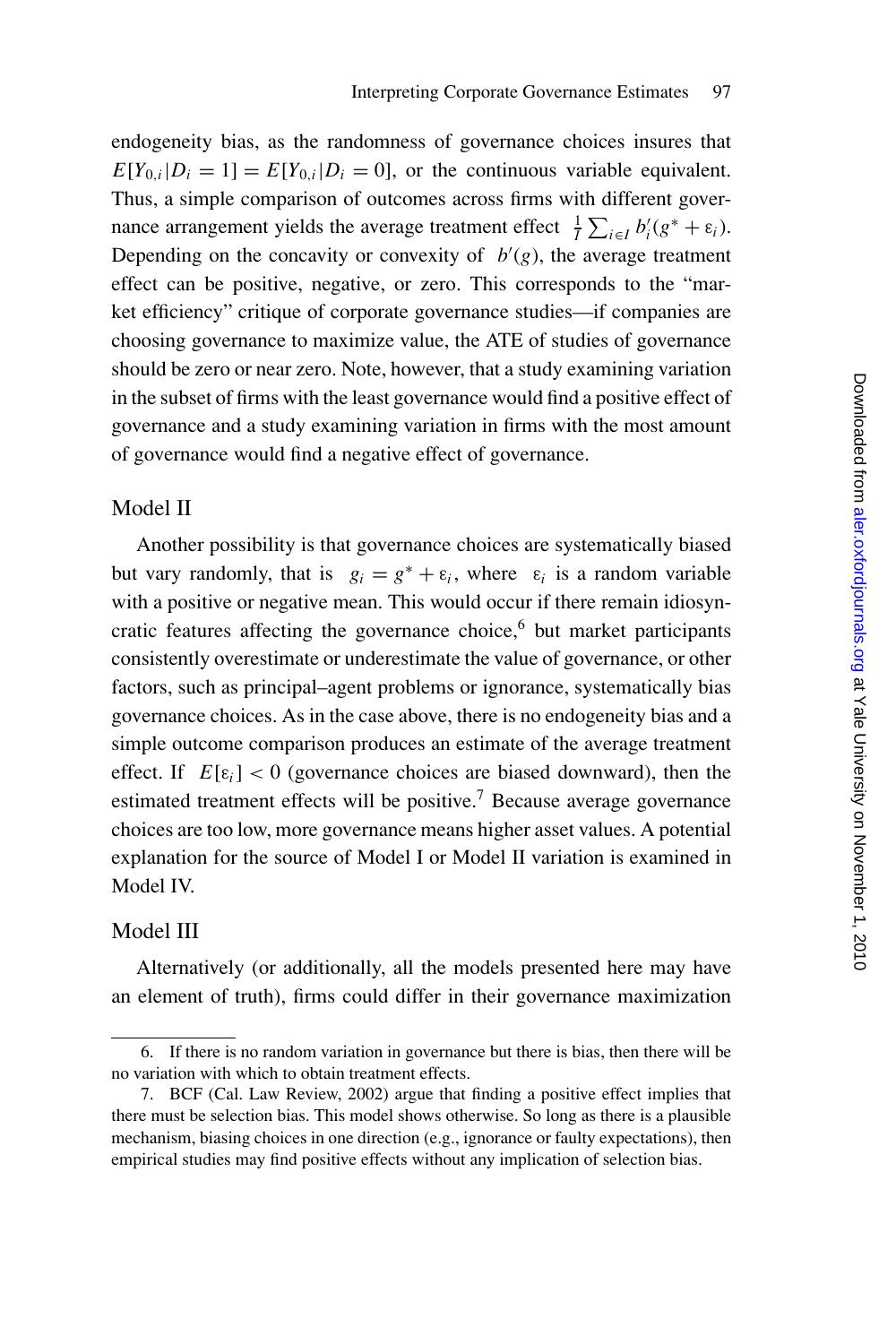decisions. That is,  $b_i(g) \neq b_j(g)$ . Different firms will have different needs for different types of governance and it therefore should be no surprise that what is optimal for one firm is not optimal for another. These differences in governance maximization may or may not be correlated with other attributes of the firm, e.g., firms in one industry may have more use for a staggered board than firms in another industry. Under these conditions, there will be variation in *g* across companies. Because firms are maximizing, the true ATE should be zero—firms choose governance to maximize value. A simple comparison of outcomes across treatments,  $E[Y_i|D_i = 1] - E[Y_i|D_i = 0]$ with this data-generating process, however, does not recover the ATE. To see this, suppose that  $b_i(0) = b_j(0)$  and  $b'_i(g) \ge b'_j(g)$  for all *g*. Because  $b_i'(0) > 0$  for all *i* and  $b'' < 0$ , this implies that  $g_i^* > g_j^*$  and that  $b_i(g_i^*) > 0$  $b_j(g_j^*)$ . Thus,  $E[Y_i|g = g_i^*] > E[Y_i|g = g_j^*]$ . Intuitively, companies that benefit from more governance will (in this model) be worth more than companies that do not benefit, so comparing values across governance levels will lead to a positive treatment-effect estimate, in spite of the fact that the true ATE is zero—from company optimization. The endogeneity problem rears its head.

#### Model IV

A fourth model requires the introduction of a new variable *ci* to allow for principal–agent problems. Let  $c_i$  represent the costs of a unit of governance to the manager and not the company, whose net benefits from governance continue to be determined by  $b_i(g)$ . Assume that the manager chooses governance to maximize her utility, which consists of the company's value from governance plus her own costs ( $\max_{g_i} b_i(g_i) - c_i g_i$ ). Without principal–agent problems, all companies would choose *gi* such that  $b_i'(g_i) = 0$ . Because of principal–agent problems (represented by  $c_i$ ), the company instead uses governance to solve  $b'(g_i) = c_i$ .

In Model 4 with  $b_i(g) = b_i(g)$  for  $i \neq j$ , differential managerial aversion to governance (variation in  $c_i$ ) causes all variation in governance. There will be heterogeneity in the effect of governance in spite of the fact that the benefits of governance are the same for all companies. Attempts to identify the ATE from variation in governance,  $E[Y_i|D_i = 1] - E[Y_i|D_i = 0]$  may or may not be valid. The ATE estimate will be valid if  $c_i$ , the manager's cost of a unit of governance, is uncorrelated with the value of the company. If this is true, then differences in  $c_i$  will cause differences in  $g_i$  that cause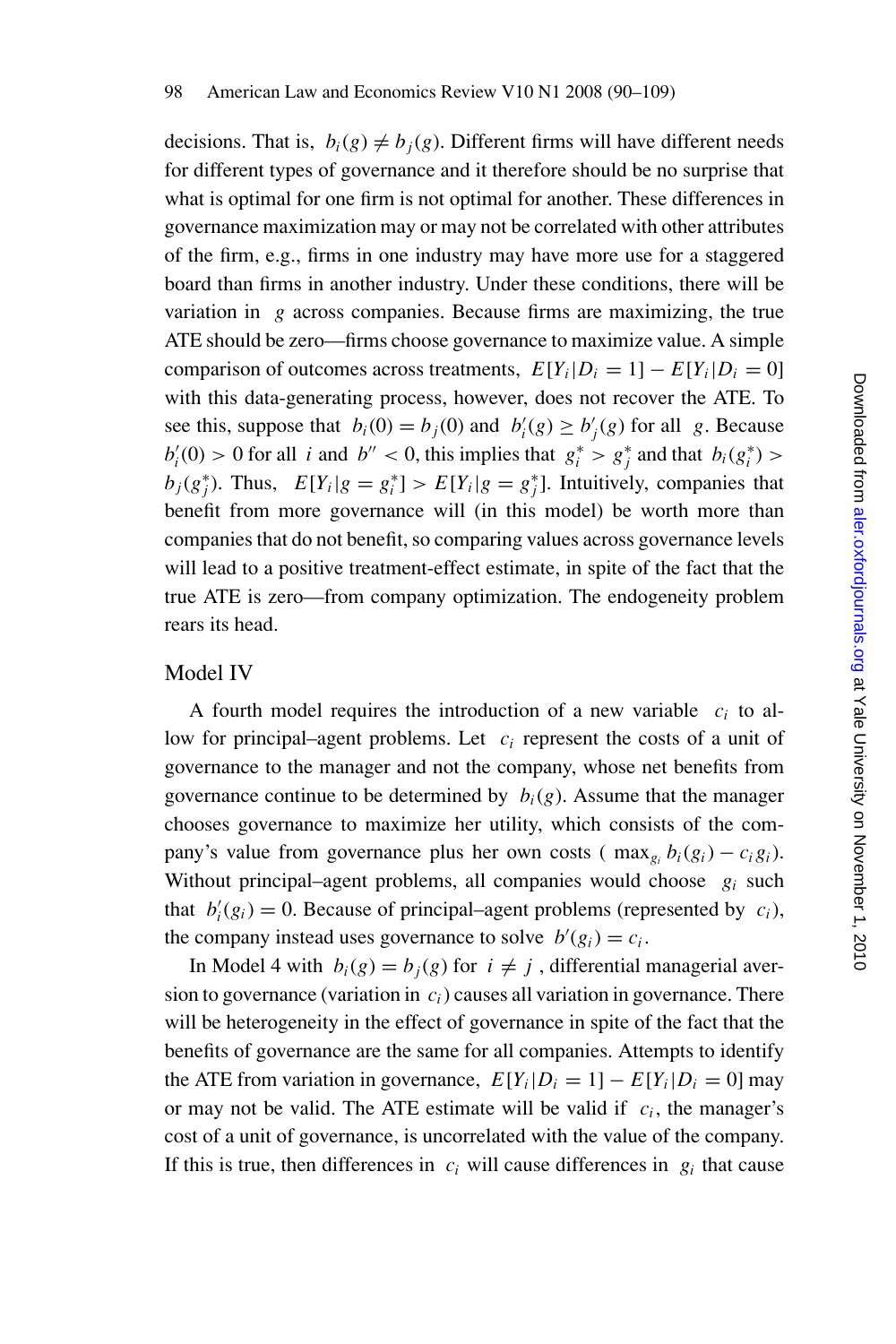differences in value exclusively through  $b(g_i)$ , allowing identification of the ATE. If *ci* is distributed randomly across companies and has mean zero, then Model IV is equivalent to Model I. If *ci* is distributed randomly across companies and has a positive mean, then Model IV is equivalent to Model II. If the costs of governance to the manager is correlated with corporate value, a likely possibility given that governance might be more costly for bad managers, then the ATE cannot be identified because  $E[Y_{0,i}|D_i = 1, low \ c_i] \neq$  $E[Y_{0,i}|D_i = 1, high \ c_i]$ . The estimate derived from simple comparison of outcomes across treatments would be biased due to omitted variable bias.

This modeling exercise yields the following conclusions. Simple comparison of outcomes for companies with different treatments, such as comparing Tobin's *q* for companies with and without staggered boards or Delaware incorporation, yields valid and positive estimates of true treatment effects only if governance variation is random and governance is systematically underdesired or if managerial differences in costs of governance are uncorrelated with value of a corporation.<sup>8</sup> All of these possibilities are difficult to believe, meaning that simple comparisons of value across governance choices generally yield invalid estimates of treatment effects.

# **Interpreting Empirical Techniques for Estimating the Effect of Governance**

Although the empirical papers examined here do not develop a model of the process generating the observed variation in governance choices, they all appreciate the endogeneity problem. Indeed, most of the studies rely on several techniques to mitigate the endogeneity bias problem.

# Control Variables

All the studies presented above include a host of control variables in a linear regression technique. The purpose of control variables is straightforward. While firms with staggered boards may be different than firms without staggered boards, the difference between these firms may be explainable by the linear impacts of other variables. In this case, we

<sup>8.</sup> This is not to say that there is no random variation in governance, but rather that some of the variation is nonrandom. When there is some nonrandom variation, naive estimates of the ATE will be biased as shown in Model III.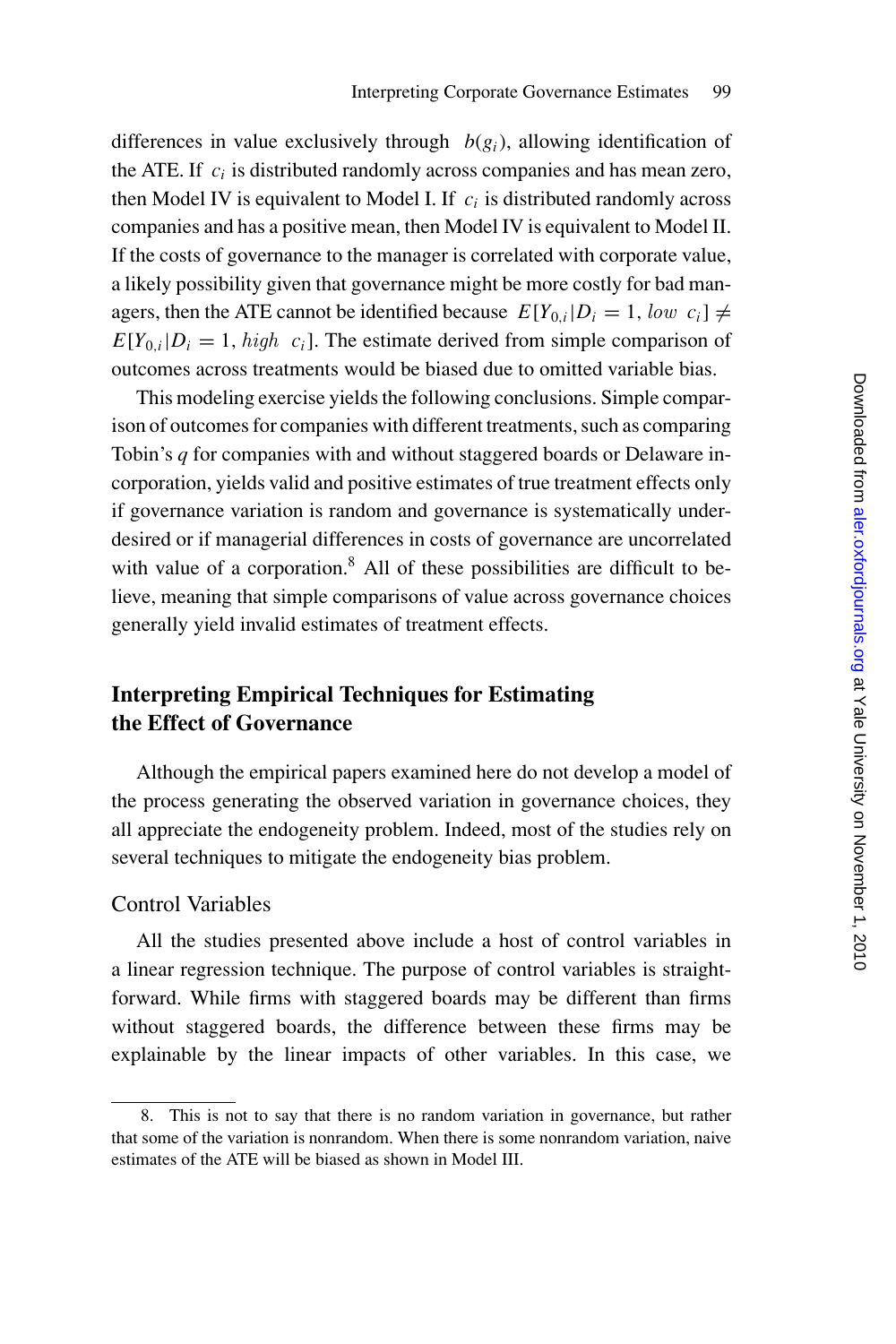can "control" for other factors and thereby derive a valid estimate for the treatment effect of a staggered board on firm value. Formally, even  $t$ hough  $E[Y_{0,i}|D_i = 1] ≠ E[Y_{0,i}|D_i = 0], E[Y_{0,i}|D_i = 1, x_i \beta]$  may equal  $E[Y_{0,i}|D_i = 0, x_{i'}\beta]$ , permitting valid identification of the ATE.

It is unlikely that the addition of control variables solves the endogeneity bias problem. Model III demonstrates why. If heterogeneous firms choose staggered boards to maximize value, then differential staggered board choices by seemingly identical firms indicate that the firms are different. This difference could be correlated with value, implying that  $E[Y_{0,i}|D_i = 1, x_i\beta]$  $\neq E[Y_{0,i}|D_i=0, x_{i'}\beta]$ , and making inferences about the ATE derived from cross-sectional variation in staggered boards invalid. Again, regressions may find positive ATEs when there are none in truth.

It is possible that Model I or II applies after conditioning for control variables, and that variation in staggered boards or other governance features is random. Model I is plausible, but contradicts the results of most of these studies by requiring an ATE near zero. Model II would allow valid inference and generate positive ATEs. Model II, however, requires an explanation for why, after controlling for other observed variables, governance choices (1) vary randomly and (2) are systematically biased downward. Indeed, most of the studies examined here make no such argument. Many of them (e.g., Gompers, Ishii, and Metrick 2003; Bebchuk and Cohen, 2005) emphasize that the cross-sectional results prove associations rather than causation.<sup>9</sup> Future articles should make such an argument explicitly or place reduced emphasis on their OLS findings.

If Model I or II applies after controlling for other variables, then heterogeneity of firms does not present a barrier for recovering a valid estimate of the average treatment effect on the treated. These models im- $P[y \text{ that } E[Y_{0,i}|D_i = 1, x_i \beta] = E[Y_{0,i}|D_i = 0, x_{i'} \beta]$ . Thus,  $E[Y_i|D_i = 0, x_{i'} \beta] = E[Y_{0,i}|D_i = 0, x_{i'} \beta]$ .  $[1] - E[Y_i|D_i = 0]] = E[Y_{1,i} - Y_{0,i}|D_i = 1]$ , so heterogeneity of governance simply means that OLS estimates must be interpreted as average causal effects on the treated group (ATET)  $(E[Y_{1,i} - Y_{0,i} | D_i = 1])$  rather than universal causal effects ( $Y_1 - Y_0$ ).

<sup>9.</sup> The emphasis on association rather than causation, while justified, should not be overstated. The papers have attracted the attention that they have because of the possibility of causation and all the papers adduce some evidence that governance has a causal effect on firm value or performance.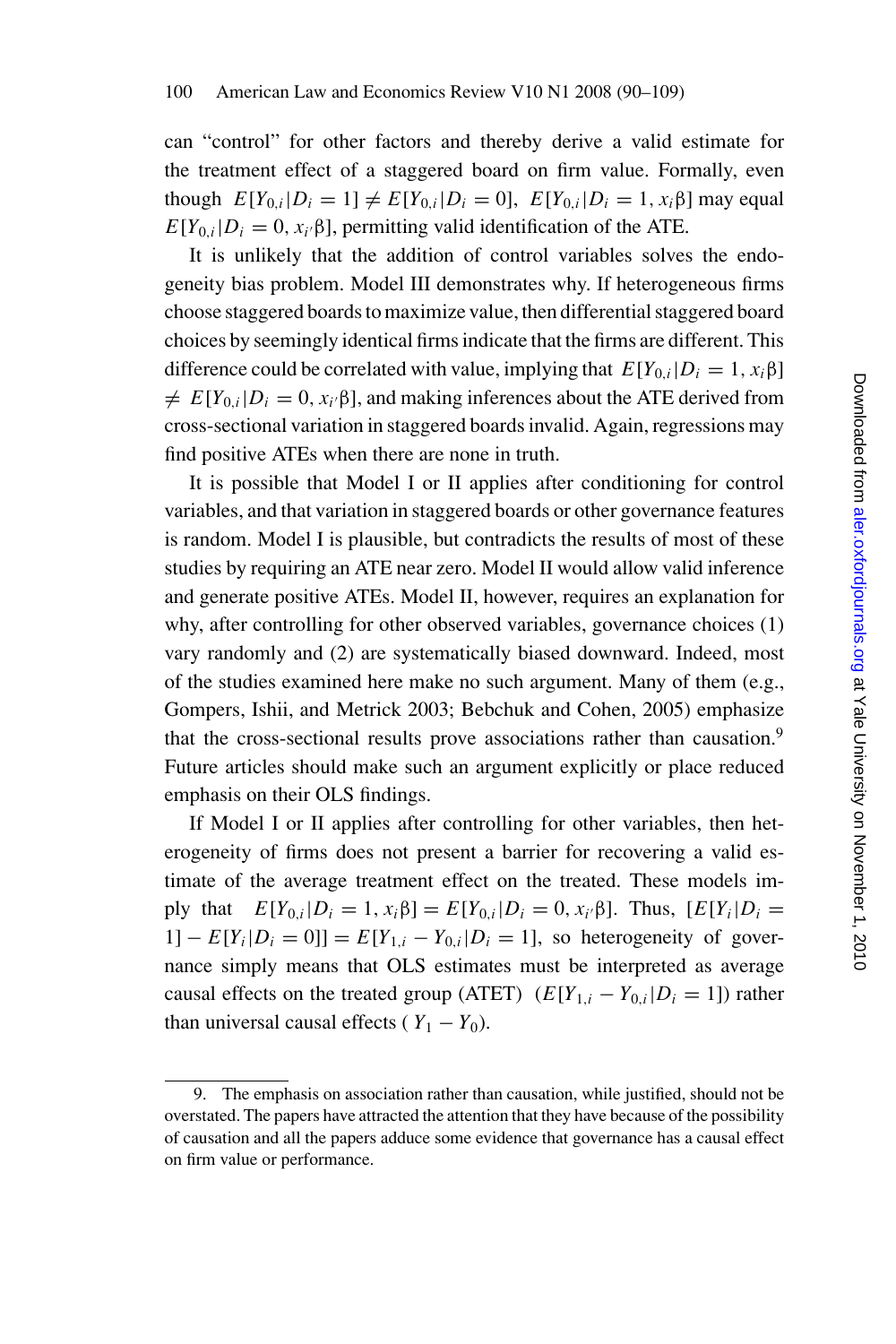#### Treatment Effects for Select Groups of Firms

While the papers under study concede that endogeneity bias precludes claims about the treatment effects of governance, many claim that treatment effects can be estimated for certain subgroups of firms. The argument runs as follows. At some point, some firms made governance choices that are unrelated to the effects of these choices today. These choices then became fixed, in spite of their positive impacts. Thus, the governance choices for firms in this subsample originally corresponded to Model I, and with time they may have become like Model II, allowing for valid identification of the treatment effects of governance. For example, Bebchuk and Cohen (2005) and Bebchuk, Coates, and Subramanian (2002) argue that the staggered board choices of firms that went public long ago were chosen for some reason unrelated to the effects of staggered boards today (after controlling for other variables). Staggered boards are nearly impossible to create today. Therefore, variation in staggered boards follows Model I or Model II, implying that  $E[Y_{0,i}|D_i = 1, x_i\beta, \text{mature}] = E[Y_{0,i}|D_i = 0, x_{i'}\beta, \text{mature}]$ and allowing for identification of treatment effects. Daines makes a similar argument with respect to Delaware incorporation in mature firms.

There are several problems with these analyses. First, the assumption that old variations in staggered board status are exogenous with respect to today's value may simply be wrong. Presumably, old decisions were taken according to Model III. While the parameters of Model III may have changed over the intervening period, the original choice variable may be correlated with unobserved variables today.

Second, the stickiness of old decisions that creates Model II like variation today may be an inappropriate assumption. As recognized by BCS when critiquing Daines' incorporation study, firms may change their state of incorporation, implying that old decisions are not perfectly sticky. Moreover, firms that choose to change their old decision may be different than firms that do not, reintroducing Model III or Model IV like heterogeneity into the data-generating process for old firms and implying that  $E[Y_{0,i}|D_i = 1, x_i\beta, mature] \neq E[Y_{0,i}|D_i = 0, x_{i'}\beta, mature]$ . If firms with good executives change their states of incorporation to Delaware but firms with bad executives do not, then comparing Delaware firms with non-Delaware firms may confound the effect of Delaware incorporation with the effect of having a good or bad CEO. BCS and BC argue that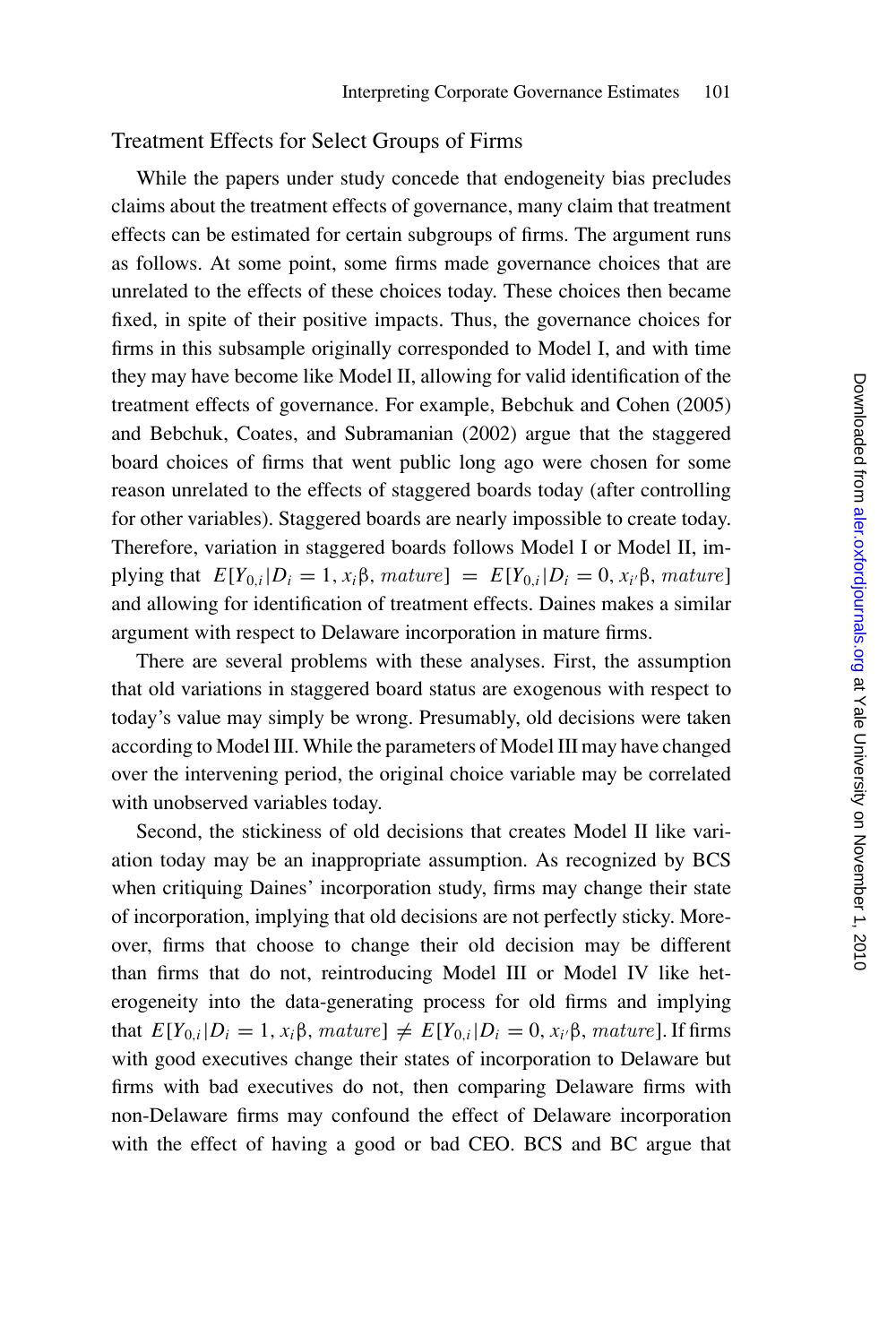staggered boards are different than reincorporation decisions, in that adopting a staggered board was not possible in the 1990s. This may be true, but eliminating a staggered board was an option. Firms that chose to eliminate their staggered board may have been different than firms that retained their staggered board, implying that Model III or IV applies to the staggered board case as well as the reincorporation case. This concern can be dealt with using an instrumental variables specification rather than the subsample approach, as described below.

Third, even if we assume that there is no omitted variable bias correlated with choice of treatment, that is,  $E[Y_{0,i}|D_i = 1, x_i \beta, \text{matter}] =$  $E[Y_{0,i}|D_i = 0, x_{i'}\beta, \text{ mature}]$  and  $E[Y_{1,i} - Y_{0,i}|D_i = 1, x_i'\beta, \text{ mature}]$  may be validly estimated, we may not be particularly interested in this treatment effect. Old firms are different from the average firm. The effect of staggered boards on this subset of firms may be different from the treatment effect of policy interest. Suppose a state is considering a law outlawing staggered boards. In this case, the treatment effect of interest is the ATET,  $E[Y_{1,i} - Y_{0,i} | D_i = 1]$ .  $E[Y_{1,i} - Y_{0,i} | D_i = 1, x_i' \beta, \text{ mature}]$  may be a bad estimate of this quantity. Old firms have already survived and avoided becoming part of another firm for a long period. If the primary effect of a staggered board is to reduce the probability of takeover, then the effect of a staggered board on firms less likely to get taken over and more likely to take other firms over should be quite different than the average effect of a staggered board on all firms with a staggered board. The subsample approach may therefore give us valid estimates of treatment effects that have little policy relevance. Future research should discuss the plausibility of extrapolating the results from population subsamples with valid treatment effect estimates to the primary population of interest. For example, similar observable variable values for both the population of interest for policy and the subsample with valid estimates would enhance the plausibility of extrapolation (Imbens, 2007a).

# Fixed Effects

A similar critique can be directed at another means of identification of treatment effects—using fixed effects. Fixed-effect specifications identify the treatment effects of governance from changes in governance within a given firm. The value of Delaware incorporation, for example, may be identified from companies that switch from another state to Delaware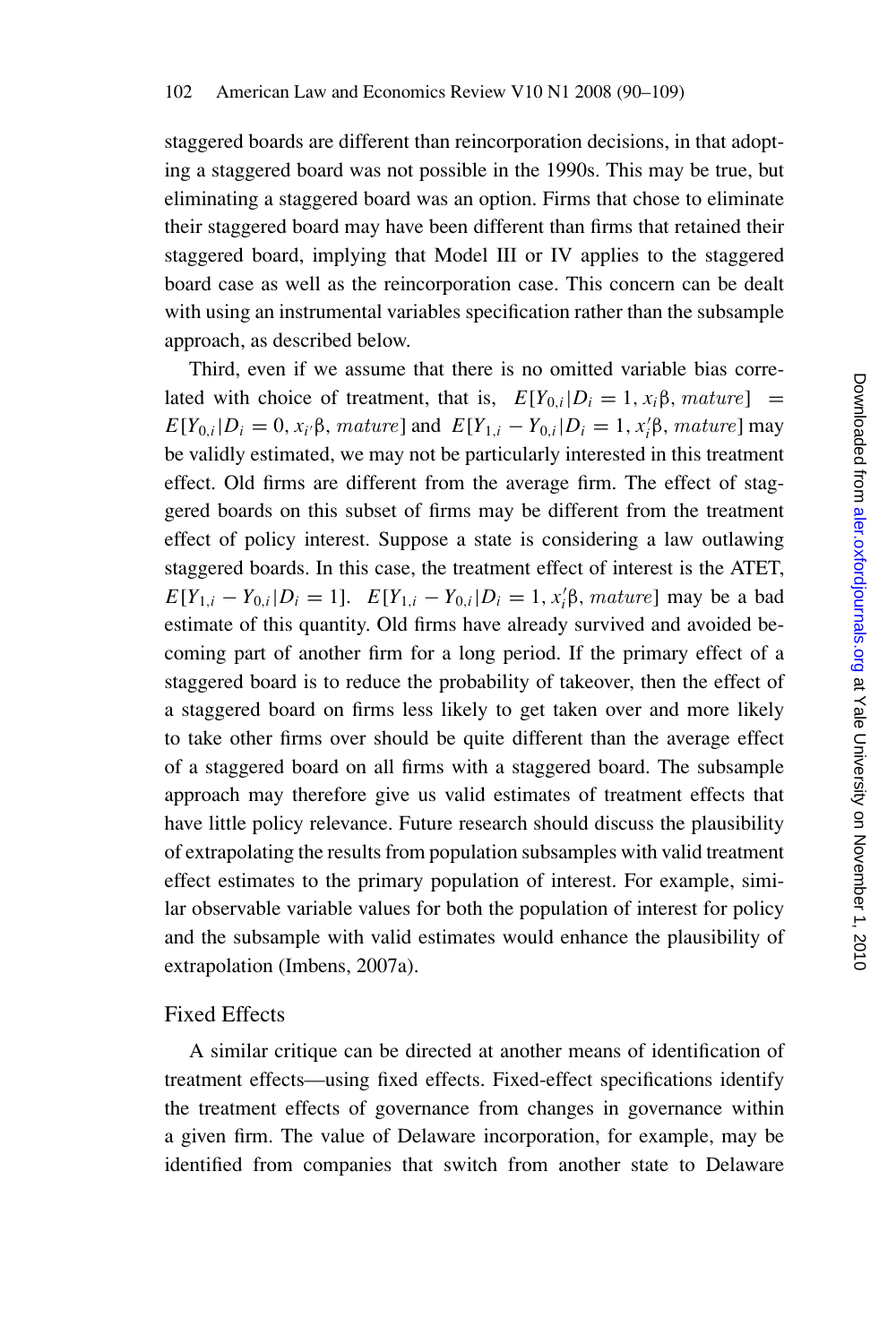(Romano, 1985). This mitigates the endogeneity effect, since other firm characteristics are held constant. Generally, we would expect  $E[Y_{0,i}|D_i = 1]$  $E[Y_{0,i}|D_i = 0]$ , since it is the same firm that is being compared with itself<sup>10</sup> (Chi, 2005<sup>11</sup>). In this case, we obtain an estimate of the treatment effect of DE reincorporation for these firms,  $E[Y_{1,i} - Y_{0,i}]$  reincorporate]. If we want to estimate the effect of having all corporations adopt DE law, however, then the treatment-effect estimate we obtain may be different than the treatment effect we desire, which is  $E[Y_{1,i} - Y_{0,i}|D_i = 0]$ . Firms that reincorporate have chosen to do so, presumably because they think that DE law will increase value. Thus, we accurately estimate the treatment effect from a fixed-effects estimation,  $E[Y_{1,i} - Y_{0,i}]$  reincorporate] =  $E[Y_{1,i} - Y_{0,i} | Y_{1,i} > Y_{0,i}]$ . Even if reincorporation is not associated with any other information, reincorporation studies will find a higher average estimated treatment effect than the one most useful for policy, because the firms that choose to reincorporate are likely to have a higher average benefit than firms that do not, even if those firms are similar along every observable dimension. This is an example of what Heckman, Urzua, and Vytlacil (2006) call essential heterogeneity, where the probability of receiving the treatment is correlated with the treatment's effect after controlling for observables.

# Instrumental Variables

Assuming that Models I or II do not perfectly describe the governance data-generating process after conditioning on other variables or examining subsets of variables, it is extremely difficult to obtain valid treatment-effect estimates of governance. It is not impossible, however. If some factor, often called an instrument, changes governance according to Models I or II and this factor does not impact the value of a firm in any other way, then the treatment effects of a change in governance can be estimated by focusing on the changes in governance associated with Model I or Model II like sources.

<sup>10.</sup> Bebchuk, Cohen, and Ferrell 2002 argue that  $E[Y_{0,i}|D_i = 1] \neq E[Y_{0,i}|D_i =$ 0], because there are often confounding factors that take place at the same time as reincorporation announcements that impact the value of firms.

<sup>11.</sup> Chi uses fixed-effects methods in combination with Granger causality methods to argue that governance causes changes in value, and not vice versa. While suggestive, the fact that changes in governance precede changes in value does not prove causality, because managers with superior information may alter governance before revealing information would cause value to change.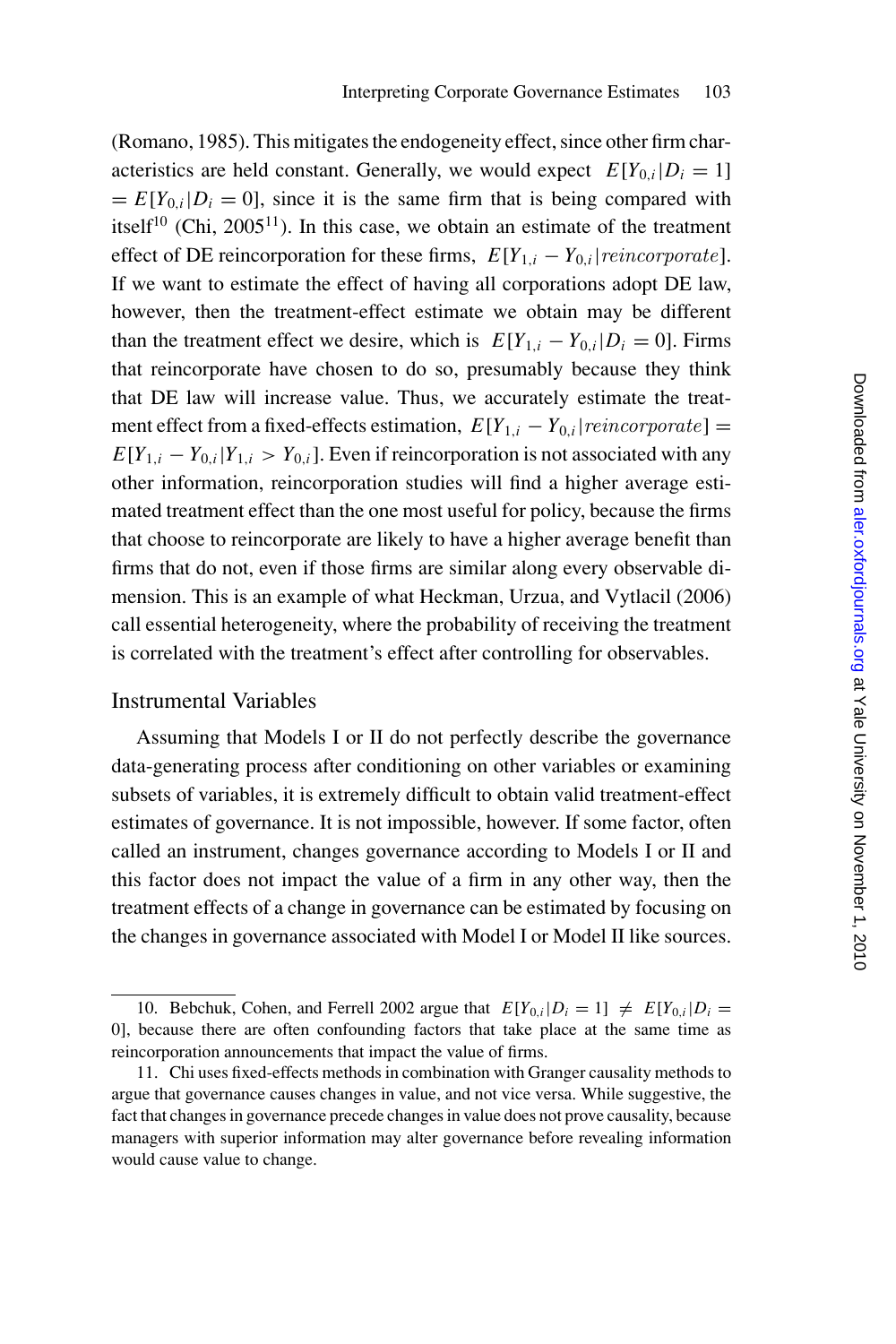If, for example, we assume that some random factor called  $Z_i^{12}$  (e.g., a coin flip) raises the probability that a firm will have a staggered board, then we can easily estimate the average treatment effect of the coin flip.

Valid instruments are very difficult to find, particularly in the corporate governance context, as emphasized by Gompers, Ishii, and Metrick (2003) and Bhagat and Jeffries (2003). The instruments that are valid may suffer from the weak instruments problem.<sup>13</sup> Let us assume, however, that a valid instrument may be found that does not suffer from the weak instruments problem. While neither the Daines study of Delaware incorporation nor the Bebchuk and Cohen study of staggered boards advocate this point, the old governance choices of a firm may be an instrument for its current governance choices. That is, the old governance (e.g., staggered board) choice of a firm may have been effectively random from the perspective of today's value,  $E[Y_{0,i}|historical \t D_i = 1] = E[Y_{0,i}|historical \t D_i = 0]$  and may still have an effect on some firms' governance choices due to inertia. Rather than simply running OLS on a subsample of mature firms, which assumes that  $E[Y_{0,i}|present \t D_i = 1] = E[Y_{0,i}|present \t D_i = 0]$  and raises the possibility of confounding exogenous sources of variation in governance with endogenous sources of variation, such as a firm's current decision to stick with or alter its current governance choice, we can use old governance choices as an instrument (historical  $D_i$  can be treated as  $Z_i$ ) for current governance choices and estimate thereby isolating the exogenous variation from Model I or II like sources. In other words, the Daines and Bebchuk and Cohen intuition about the value of focusing on old firms is on target, but their empirical execution of this intuition (subsample OLS rather than IV) is flawed. With homogeneous effects of historical governance choices on current governance choices, we would estimate the treatment effect of a staggered board or Delaware incorporation, α as follows:

$$
\alpha = \{E[Y_i | historicalD_i = 1] - E[Y_i | historicalD_i = 0]\}/\
$$

$$
\{E[D_i | historicalD_i = 1] - E[D_i | historicalD_i = 0].
$$

<sup>12.</sup> Again, a discrete instrument is used for simplicity.

<sup>13.</sup> Bound, Jaeger, and Baker (1996) show that instrumental variable standard error estimates are often underestimated. The underestimation is particularly severe when there are many instruments that are weakly correlated with the endogenous variable (Imbens, 2007b).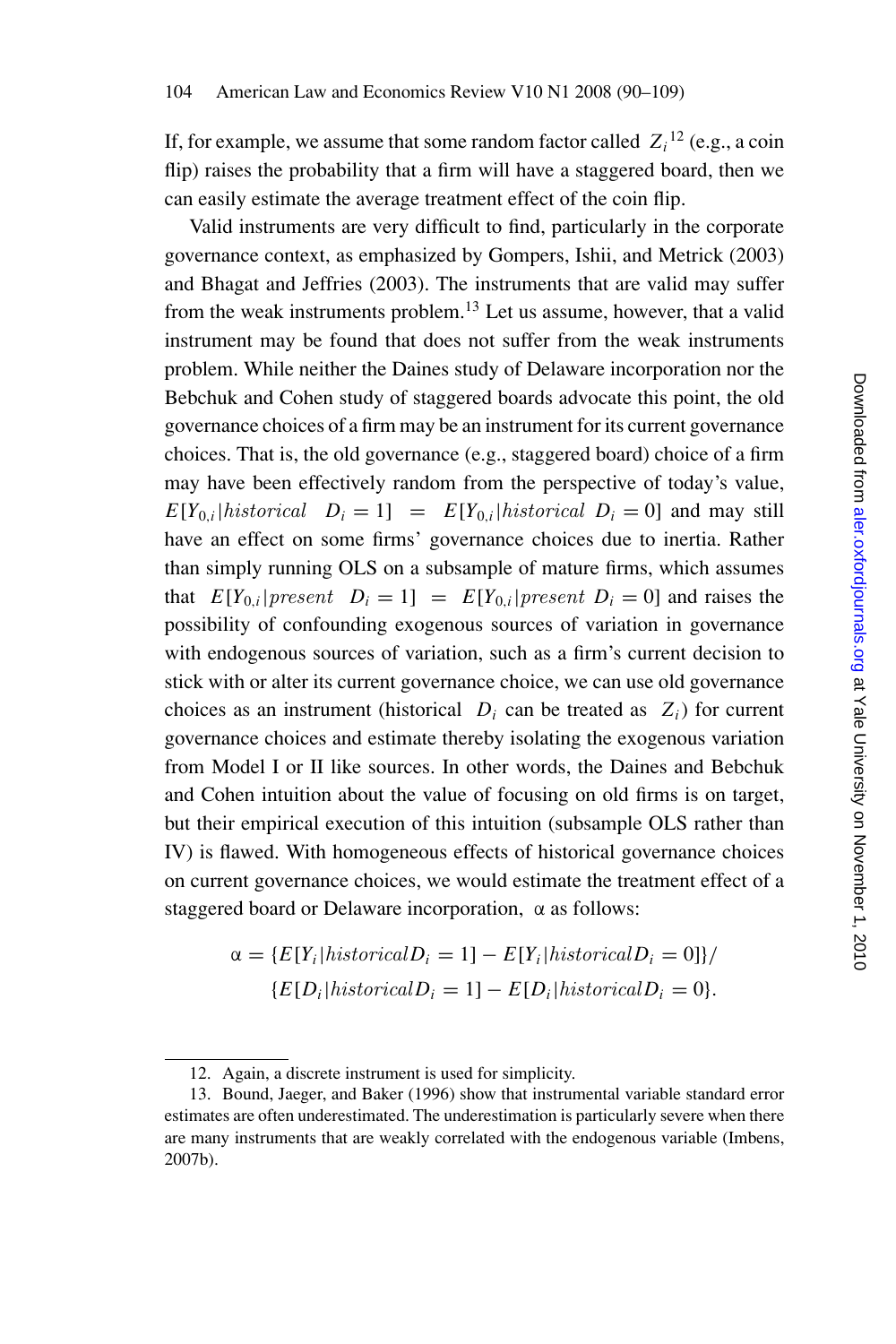Other studies of governance have also used instruments. For example, let us assume that the corporate governance instrument used by Black, Jang, and Kim (2006) in their study of the impact of Korean corporate governance on firm performance is a valid instrument. (BJK note that Korea introduced some corporate governance requirements for large firms above a fixed value, but not for smaller firms below this value. They use this cutoff value to instrument for governance.)

*Instrumental variables and heterogeneity.* With homogeneous treatment effects, a IV  $(\alpha)$  estimator provides a valid estimate of the treatment effect. If the effect of an instrument, such as historical governance choice, is different for different firms, however, then the IV estimator does not provide an estimate for the average effect of governance (ATE or ATET) on performance. That does not mean that instrumental variables cannot yield interpretable estimates in the presence of heterogeneity, however. As shown by Imbens and Angrist (1994), under certain assumptions<sup>14</sup> IV estimates with heterogeneous treatment effects can be interpreted as weighted averages of the individual causal effects, where the weights are determined by the impact of the instrument on the probability that an individual receives the treatment. The effect of the treatment for subjects whose probabilities of receiving treatment are heavily influenced by the instrument receives greater weight in the IV estimate than other individuals' effects. Imbens and Angrist call this parameter the local average treatment effect  $(LATE)$ .<sup>15</sup> In a series of papers, Heckman, Vytlacil and coauthors (2001, 2005, 2006) expand these insights in a number of directions. They demonstrate (Vytlacil, 2002) that the LATE model is equivalent to a selection model under many conditions, that LATE is a discrete approximation to the MTE (Heckman and Vytlacil, 2005; Heckman, Urzua, and Vytlacil, 2006) and develop a technique called local instrumental variables that identifies marginal treatment effects (Heckman and Vytlacil, 2005; Heckman, Urzua, and Vytlacil, 2006).

Applying these insights to studies of governance yields a number of important conclusions. Due to essential heterogeneity, firms that would be

<sup>14.</sup> The most important assumption for defining the meaning of LATE is monotonicity—the direction of the effect of the instrument on the probability of receiving treatment is the same for all individuals (Imbens, 2007a).

<sup>15.</sup> Vytlacil (2002) shows that under some conditions, selection models are equivalent to LATE.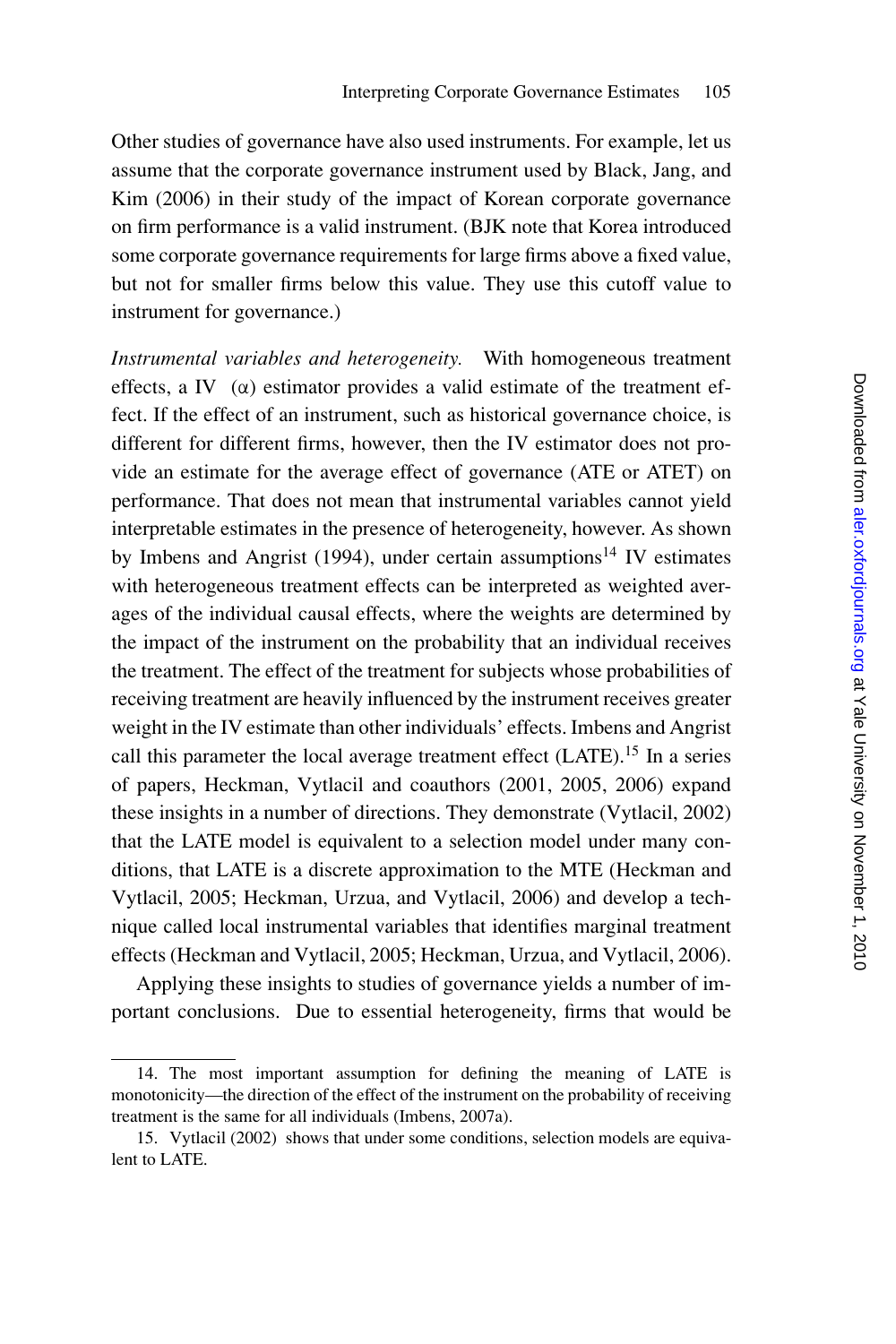greatly affected by staggered boards or Delaware incorporation are likely to select into their desired treatment even after controlling for other variables. Using old governance choices as an instrument for governance today, assuming that the old governance choice is truly exogenous from today's perspective, will return the effect of governance for firms whose governance choices are highly affected by the old governance choice. These firms are likely to respond less dramatically to a change in staggered board status or Delaware incorporation than the average firm.<sup>16</sup> Thus, the LATE estimator or its MTE via local IV regression analogue will yield estimates of smaller magnitude than the ATE or ATET. Similarly, the BJK instrument estimates the value of governance for companies near the cutoff point for governance requirements that would not have had governance were it not for the fact that the law required some of them to. Assuming that there is some correlation between firm choices and the efficient choice, the MTE (or discrete LATE approximation) of the required governance for these firms will be lower than the ATE or ATET.

These LATE or MTE estimates may or may not be the best guides for policy (Heckman, 2001). The treatment effect for a firm whose staggered board status is affected by old governance choice (the treatment effect recovered by the LATE estimate) is not representative of the treatment effect for a firm that will change its staggered board status if staggered boards are outlawed. However, the treatment effect for a firm whose staggered board status is affected by old governance choice is representative of the treatment effect for a firm that might change its staggered board status in response to small subsidy for elimination of a staggered board.

Heckman and Vytlacil (2001) suggest the following procedure in the presence of heterogeneity. First, the impact of a proposed policy on the distribution of a treatment variable should be estimated. For example, if a state is considering a fee for staggered board, then there will be fewer companies with staggered boards. The higher the fee, the greater the change in the distribution. Once this is calculated, Heckman and Vytlacil recommend that the researcher should calculate the effect of the policy on the outcome of interest

<sup>16.</sup> This will be true if governance choices are modeled according to Model I or Model II/Model IV, so long as firm choices of governance have at least some correlation to the efficient choices. Note that in Model II/Model IV, this correlation can exist but all firms may still systematically over or underestimate the impacts of governance.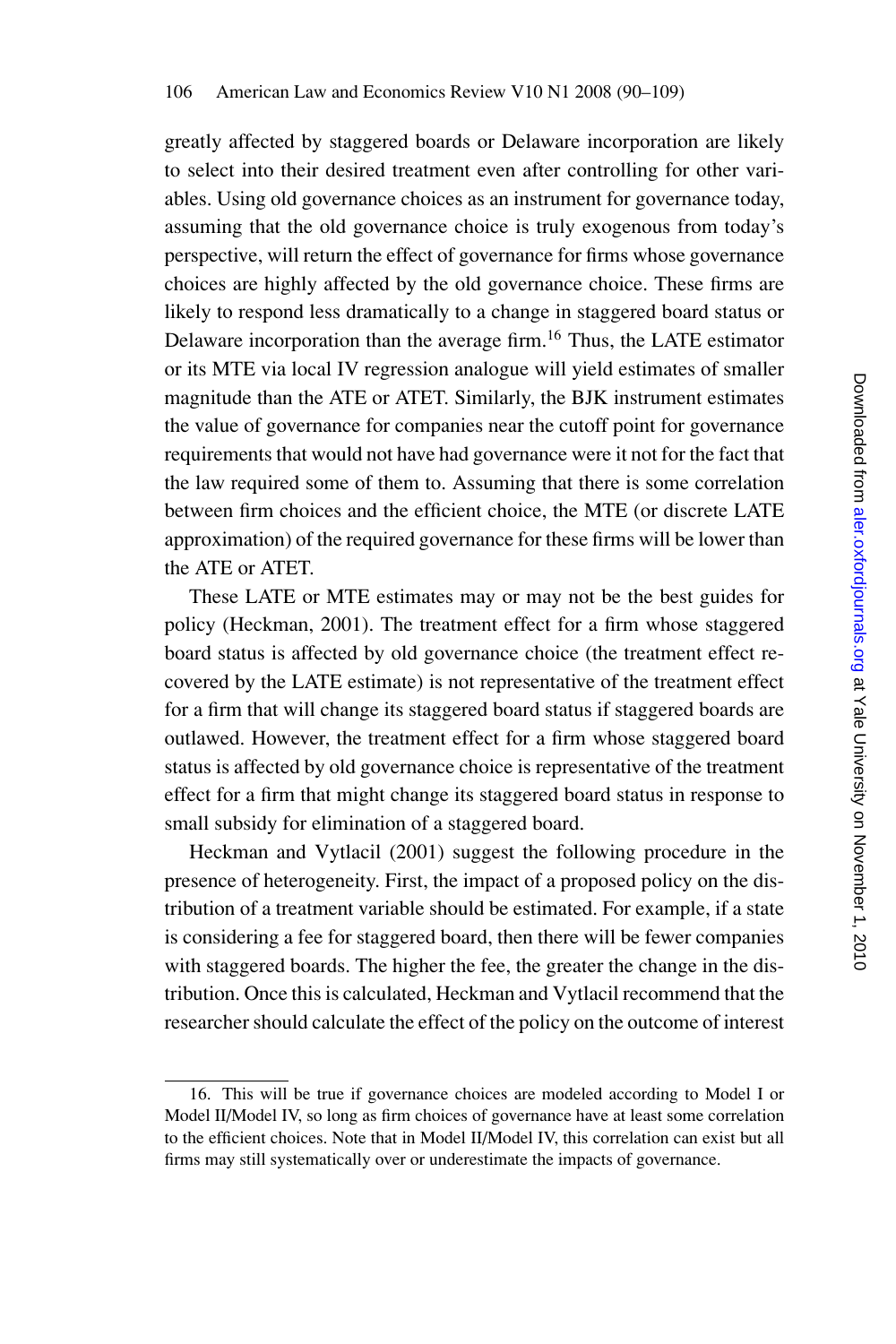using the MTEs obtained from local instrumental variables estimates. In the staggered board case, the MTE (marginal treatment effect of staggered boards on value or takeover probability) for firms whose staggered board status will shift with the fee provides the best indication of the impact of the policy on corporate value.

#### **Conclusion**

So what does all this modeling effort and talk of heterogeneous treatment effects law buy us? In my opinion, quite a bit. On the one hand, it forces us to be more modest in our conclusions. No single paper, even one that produces valid inferences and overcomes endogeneity, will ever solve the question of the effect of staggered boards on corporate value. Finding that staggered boards increase or decrease value for old companies that have not found it worthwhile to change their staggered board status does not mean that staggered boards are good for value for all firms or for no firms.

The flip side of this modesty is the possibility of the accumulation of policy wisdom. Modest demonstrations of local average treatments effects are much more likely to be convincing than supposed demonstrations of the global effects of corporate governance. Instead of a never-ending cycle of papers proving the absolute efficiency or inefficiency of staggered boards that suffer from the endogeneity of Model III, we may get a series of papers demonstrating the local treatment effects of staggered boards in various contexts.

Following Heckman and Vytlacil (2001), scholars and policymakers should pursue these steps. (1) Identify the type of firms that are to be affected by a proposed corporate governance intervention. (2) Determine whether endogeneity concerns along the lines of Models III and IV preclude the estimation of treatment effects from ordinary regressions of groups of firms. (3) In the unlikely event that there are no endogeneity concerns, then policy conclusions can be drawn from these studies, though these conclusions should carefully distinguish different treatment effects and identify the treatment effect that is most relevant for the group of firms affected by the proposed intervention. (4) If endogeneity is a concern, then an instrument that creates random variation in corporate governance choices for these types of firms should be found. If such an instrument is available, then the LATE or MTE estimates from a IV study can reasonably be extrapolated to the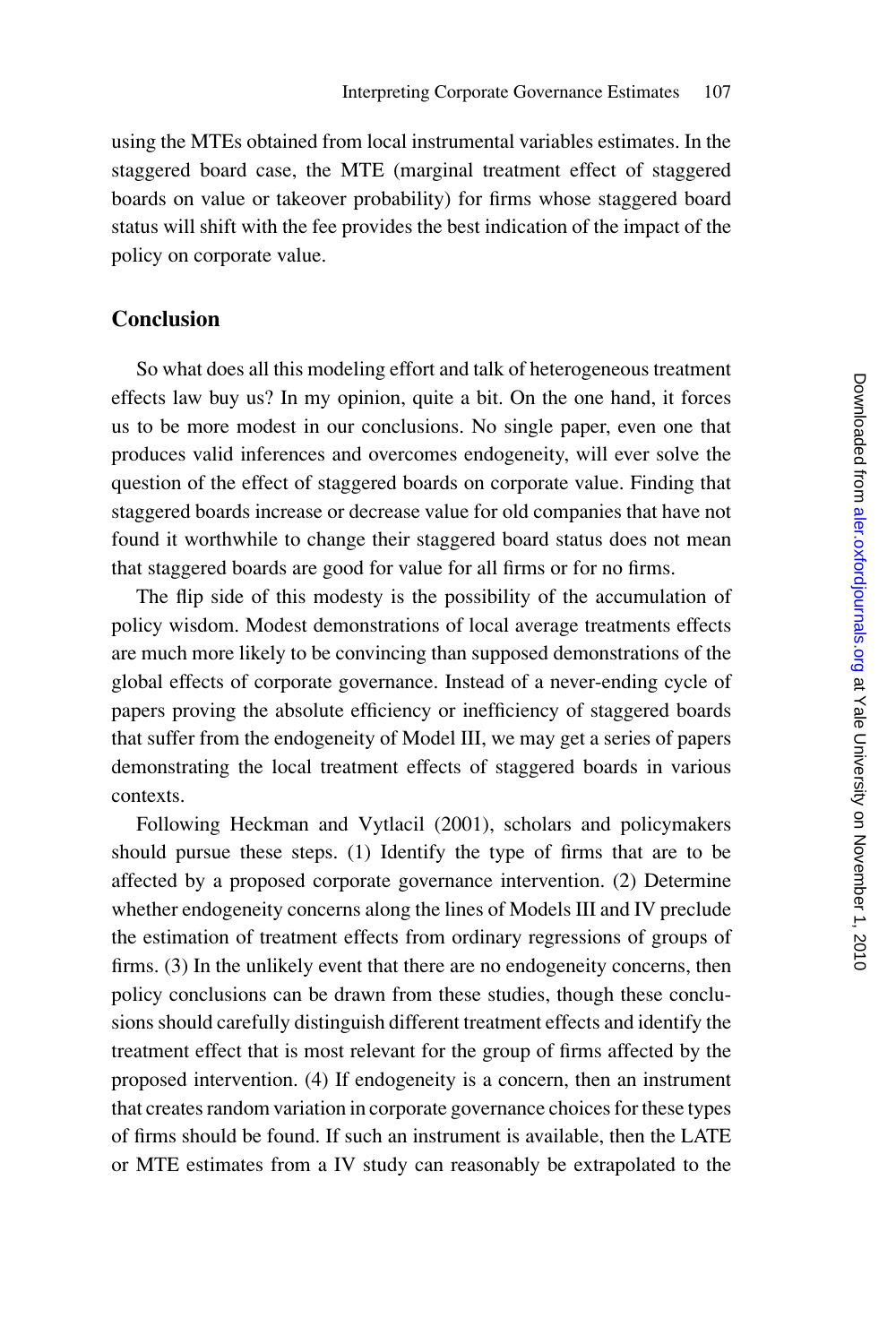proposed policy intervention. If not, then more studies are desirable. (5) If a number of LATE estimates for different subsets of firms reveal a consistent treatment effect pattern for a corporate governance intervention, then extrapolation from these local-effect estimates to general policies is justified.

# **References**

- Angrist, Joshua. 2007. "Treatment Effects". *The New Palgrave Dictionary of Economics*. New York: Palgrave Macmillan.
- Bebchuk, Lucian Arye, John C. Coates IV, and Guhan Subramanian. 2002. "The Powerful Antitakeover Force of Staggered Boards: Theory, Evidence, and Policy," 54 *Stanford Law Review* 887.
- Bebchuk, Lucian, and Alma Cohen. 2005. "The Costs of Entrenched Boards" 78 *Journal of Financial Economics* 409–33.
- Bebchuk, Lucian, Alma Cohen, and Allen Ferrell. 2002. "Does the Evidence Favor State Competition in Corporate Law?" 90 *University of California Law Review*. 1775–1821.
- Bebchuk, Lucian Arye, Alma Cohen, and Allen Ferrell. 2004. "What Matters in Corporate Governance?" (September 2004). Harvard Law School – John M. Olin Center Discussion Paper No. 491. Available at SSRN: http:// ssrn.com/abstract=593423, doi: 10.2139/ssrn.593423.
- Bhagat, Sanjai, and Bernard Black. 2002. "The Non-Correlation between Board Independence and Long-Term Firm Performance" 27 *Journal of Corporation Law* 231.
- Bhagat, Sanjai, and Richard H. Jefferis, Jr. 2003. *The Econometrics of Corporate Governance Studies.* Cambridge, MA: MIT Press.
- Black, Bernard, H. Jang, and W. Kim. 2006. "Does Corporate Governance Affect Firm Value? Evidence from Korea" 22 *Journal of Law, Economics and Organization* 366.
- Bound, J., A. Jaeger, and R. Baker. 1996. "Problems with Instrumental Variables Estimation When the Correlation Between the Instruments and the Endogenous Explanatory Variable is Weak" 90 *Journal of the American Statistical Association* 443–50.
- Chi, Jianxin. 2005. "Understanding the Endogeneity Between Firm Value and Shareholder Rights" 34 *Financial Management* 65–76.
- Core, John, Wayne R. Guay, and Tjomme O. Rusticus. 2006. "Does Weak Governance Cause Weak Stock Returns? An Examination of Firm Operating Performance and Investors' Expectations" 61 *Journal of Finance* 655–87.
- Cremers, K. J. Martijn, and Vinay B. Nair. 2005. "Governance Mechanisms and Equity Prices" 60 *Journal of Finance* 2859–94.
- Daines, R. 2001. "Does Delaware Law Improve Firm Value?" 62 *Journal of Financial Economics* 525–58.